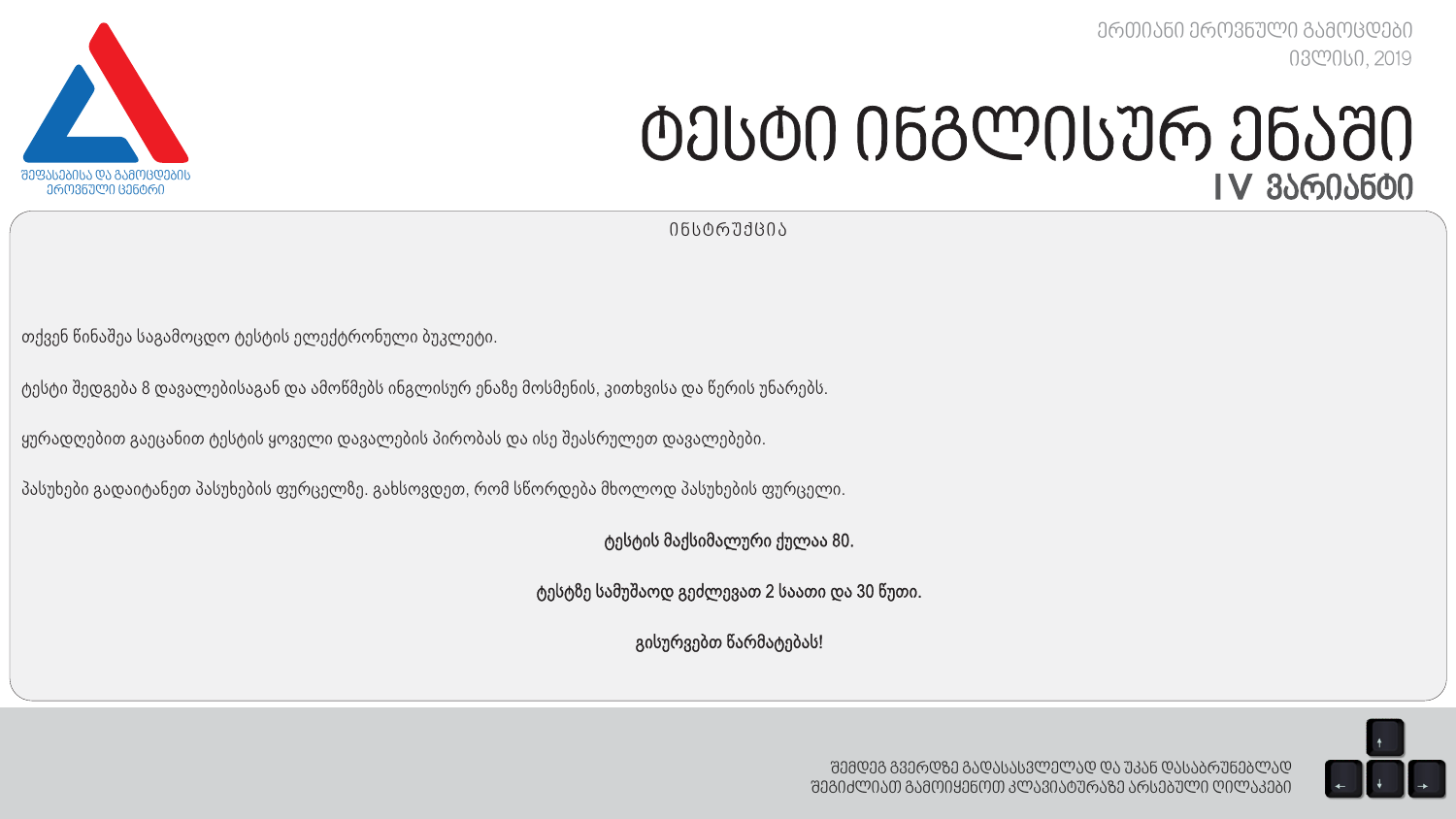**Task 1: You are going to listen to five texts. For each of them answer the two questions given. Mark the correct answer A, B or C. You have 20 seconds to look through the questions. You will then hear the recording twice.**  (10 points)

# **Text 1**

# **1. The Georgian artist's name became well-known after**

A. his exhibition opened in the Brooklyn Museum.

B. two of his works were sold at an auction.

C. his works were put on the museum's webpage.

# **2. Why were some of Levan's paintings sent from the Brooklyn Museum to other museums?**

A. It was Levan's decision.

- B. Other museums wanted to have them.
- C. Many people wanted to see them.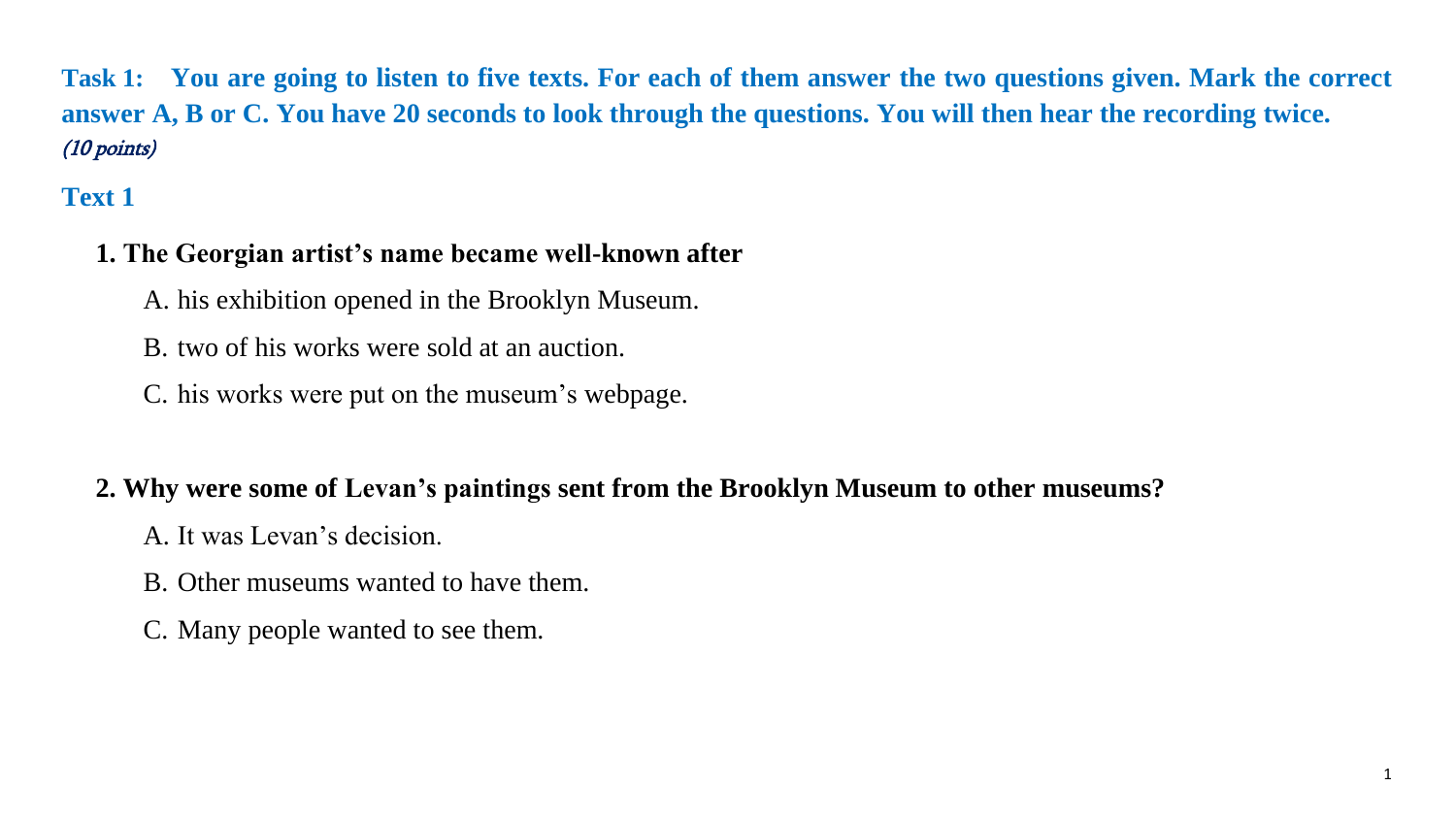# **3. What happened in 1971?**

- A. The Open University was established.
- B. The first students entered the university.
- C. The university opened its regional centers.

# **4. How many hectares does the Open University campus occupy?**

- A. 13.
- B. 30.
- C. 48.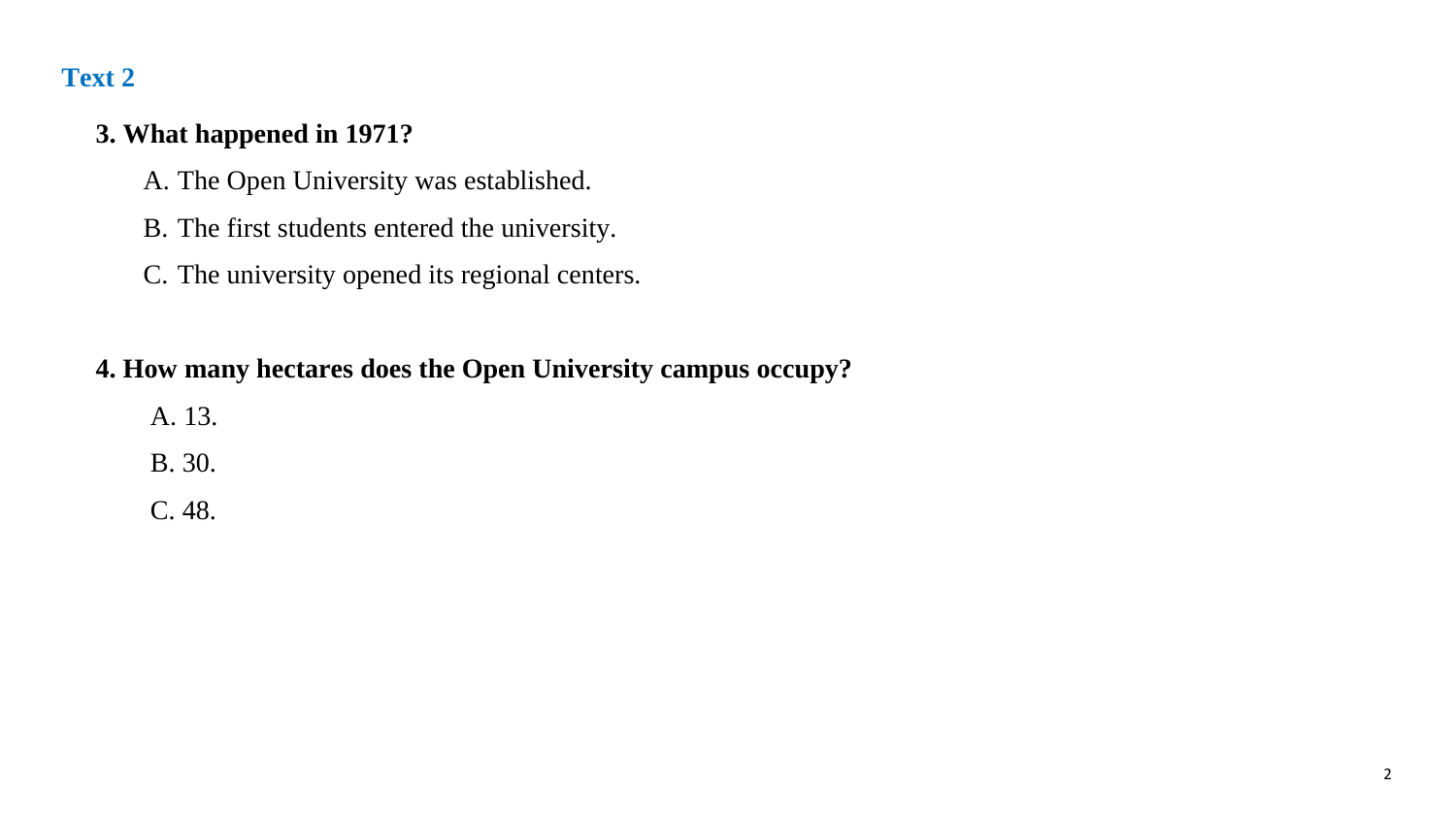# **5. What happens if a museum doesn't have special tours for children?**

- A. The museum staff decide what to show them.
- B. The teachers decide what to show them.
- C. Children decide themselves what to see in the museum.

# **6. Children shouldn't spend much time at the museum because**

- A. they get tired and bored.
- B. teachers get tired and bored.
- C. the exhibits are for adults only.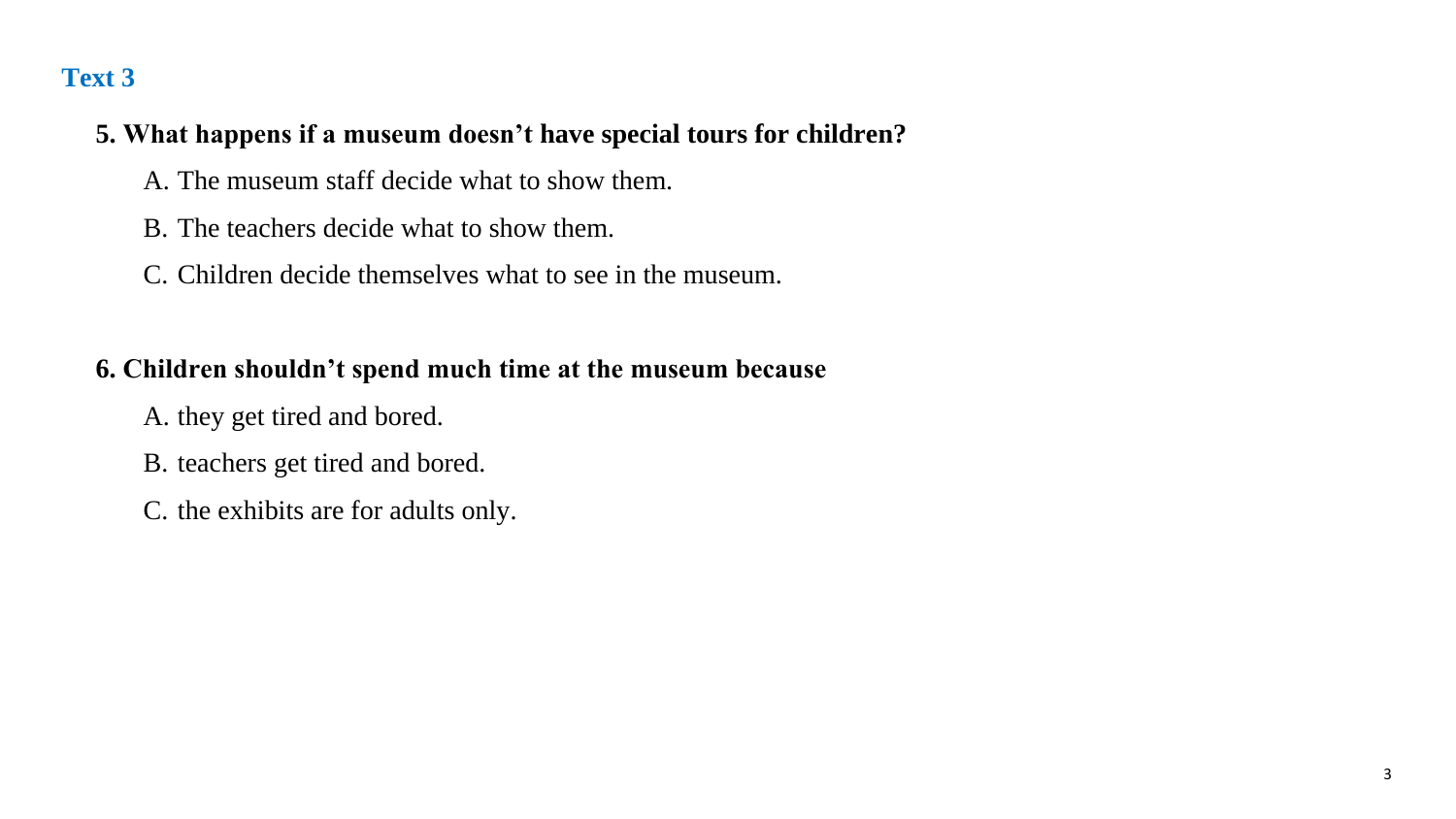## **7. Why was Alexander the Great unable to conquer China?**

- A. It was very far away.
- B. He didn't live long enough.
- C. His teachers did not allow him to.

# **8. What is the text mostly about?**

- A. The Mediterranean region.
- B. The Greek philosopher.
- C. The great king of Macedonia.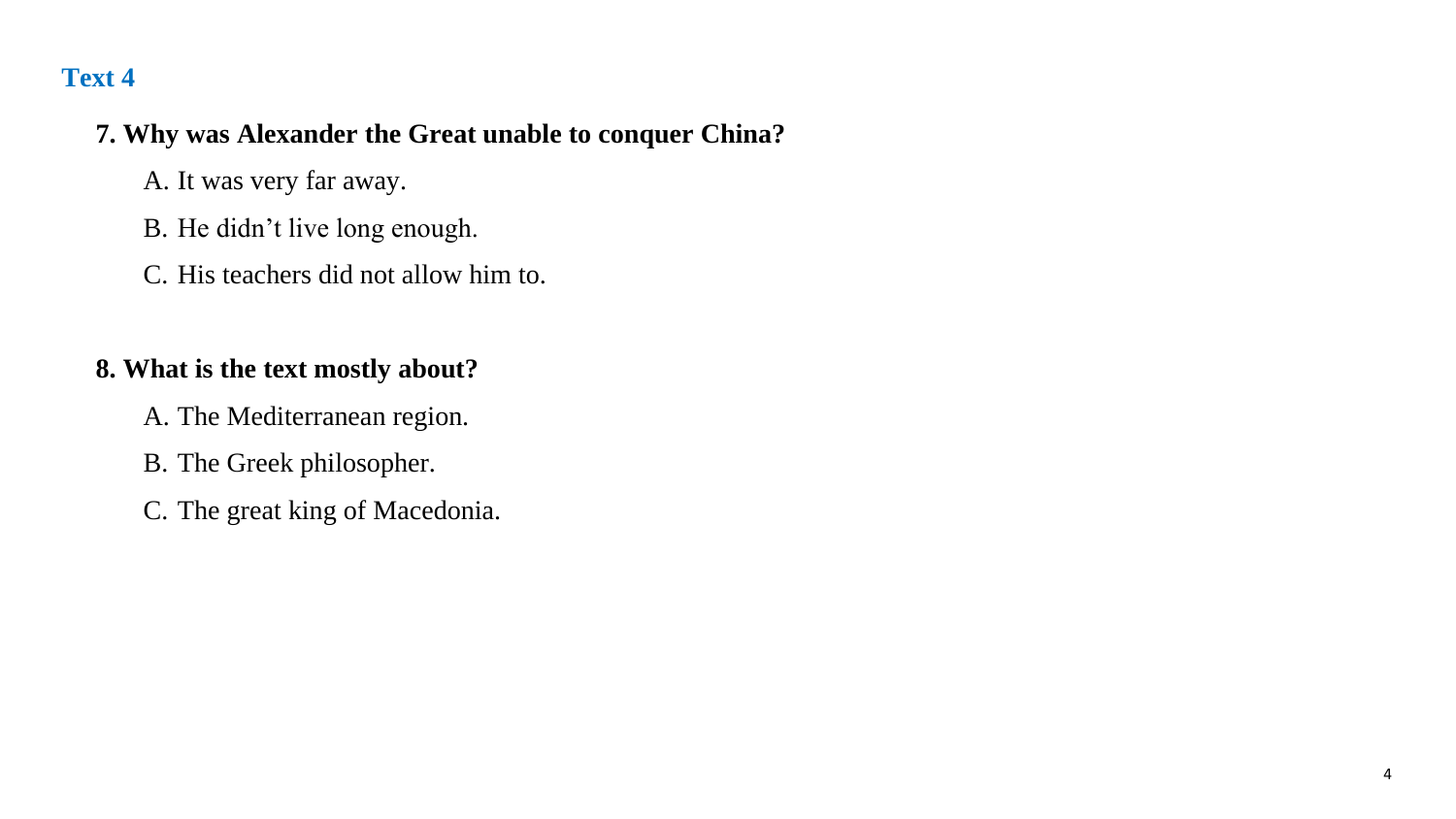# **9. When Sarah and her family arrived at Buckingham Palace**

- A. the streets were full of people.
- B. there were only a few people around.
- C. the wedding service had already finished.

# **10. The soldiers were dressed in**

- A. red jackets and blue hats.
- B. white uniforms and white hats.
- C. red uniforms and black hats.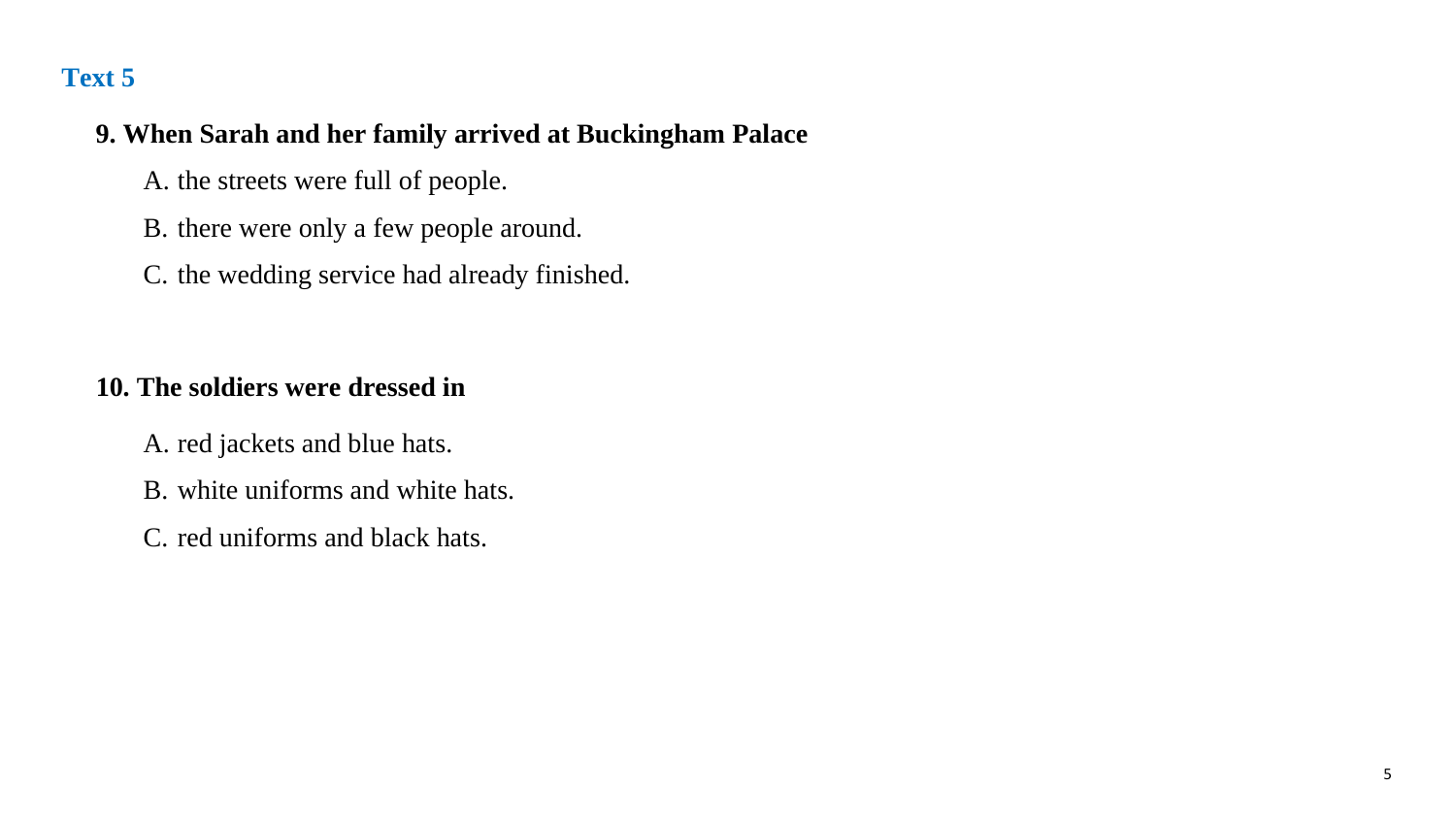# **Task 2: Read the text. Then read the statements which follow and decide whether they are True (T) or False (F).** (10 points)

#### **A light in the darkness**

 Helen Keller was a famous American author, political activist and lecturer. Many people admire her because despite her disability, Helen Keller achieved much more than many other people with good eyesight and hearing. Helen Keller was known throughout the world because she worked hard to improve the condition of the blind, the deaf and the mute\*. Born in Alabama in 1880, she was two years old when a sudden illness left her completely deaf and blind.

 Helen felt lonely because she could not hear, see or speak. She often became angry and frequently fell into panic. Her parents decided that she needed someone who could help her understand the world around her and how to behave in it. Thus, Ms Sullivan, a young teacher, came to teach her. Ms Sullivan was not an ordinary teacher. She herself had been blind as a child and had learned to read Braille, which is a special reading and writing system for blind people invented by the Frenchman Louis Braille. Eventually, after a series of operations, Ms Sullivan's eyesight was partially restored. Her own experiences helped Anne Sullivan to understand the child who had neither sight nor hearing. Ms Sullivan taught Helen to spell words by using her hands. Using her fingers Ms Sullivan would write letters such as A, B, C and other letters of the alphabet on the palm of Helen's hand. Helen soon learned to make the same signs with her hands. One day Ms Sullivan put Helen's hand into the water and wrote the word *water* in Helen's other hand. At that point, Helen understood that these signs, called finger spelling, were giving names to the things in her world. She later explained that it was as if a light had been suddenly turned on. Helen was so excited that she wanted to know the names of everything.

 Ms Sullivan was a gifted teacher and worked hard to help Helen learn. After she taught Helen the names of everything, Ms Sullivan had to teach her the things that any other child learns at school like history, science and maths. Later, she also taught Helen how to read Braille. However, it was not enough for Helen; when Helen got older, she went to Perkins School for the Blind.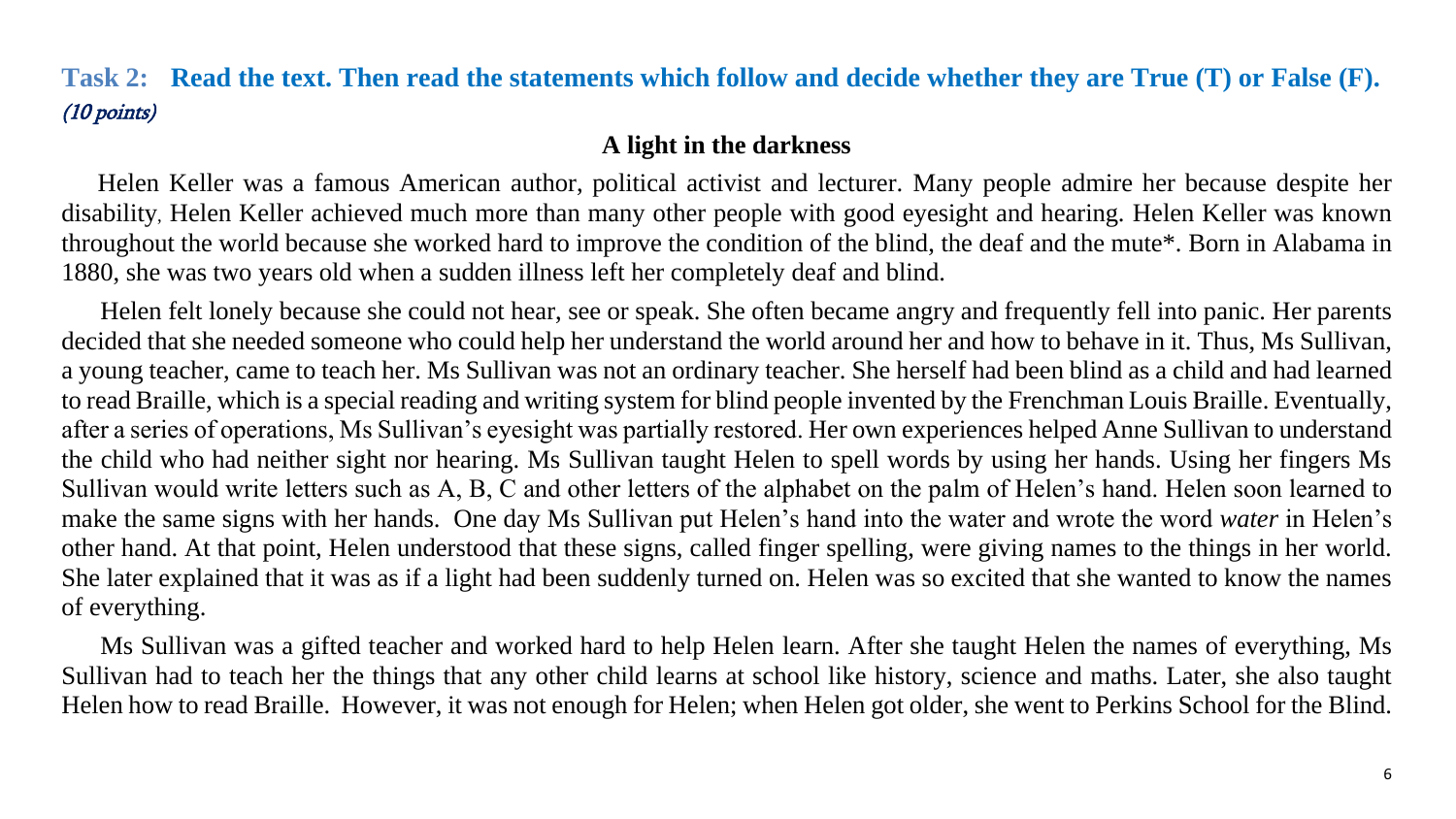Then she went to Radcliffe College. She was determined to learn to talk. Although talking seemed almost impossible to learn, Helen worked hard and eventually she achieved her goal, although many sounds were still quite difficult for her to pronounce.

 Helen Keller was the first deaf-blind person to graduate from college. As a grown-up, Helen became a public figure and a writer. She used sign language to tell people about her life. Helen Keller also wrote a book about her life entitled 'The Story of My Life', which was translated into 50 languages. Ms Sullivan was there with her throughout her life. They remained friends for 49 years, until Ms Sullivan's death in 1936. Helen Keller died in 1968 at the age of 88.

\*mute: მუნჯი

# *True (T) or False (F)?*

- 1. Helen Keller became deaf and blind as a result of some disease.
- 2. It was Helen's decision to find someone who would teach her to better understand the world around her.
- 3. Ms Sullivan created a special reading and writing system for the blind.
- 4. Helen Keller learned how to name things with her hands.
- 5. The first thing Ms Sullivan taught Helen Keller was to read Braille.
- 6. After graduating a special school for the blind, Helen Keller continued her studies.
- 7. Although Helen Keller tried hard, she was never able to learn to talk.
- 8. Helen Keller was the first person without sight and hearing to receive a college education.
- 9. Helen Keller and Ms Sullivan kept their friendship until Ms Sullivan's death.
- 10. The text is about the achievement of a woman with disabilities.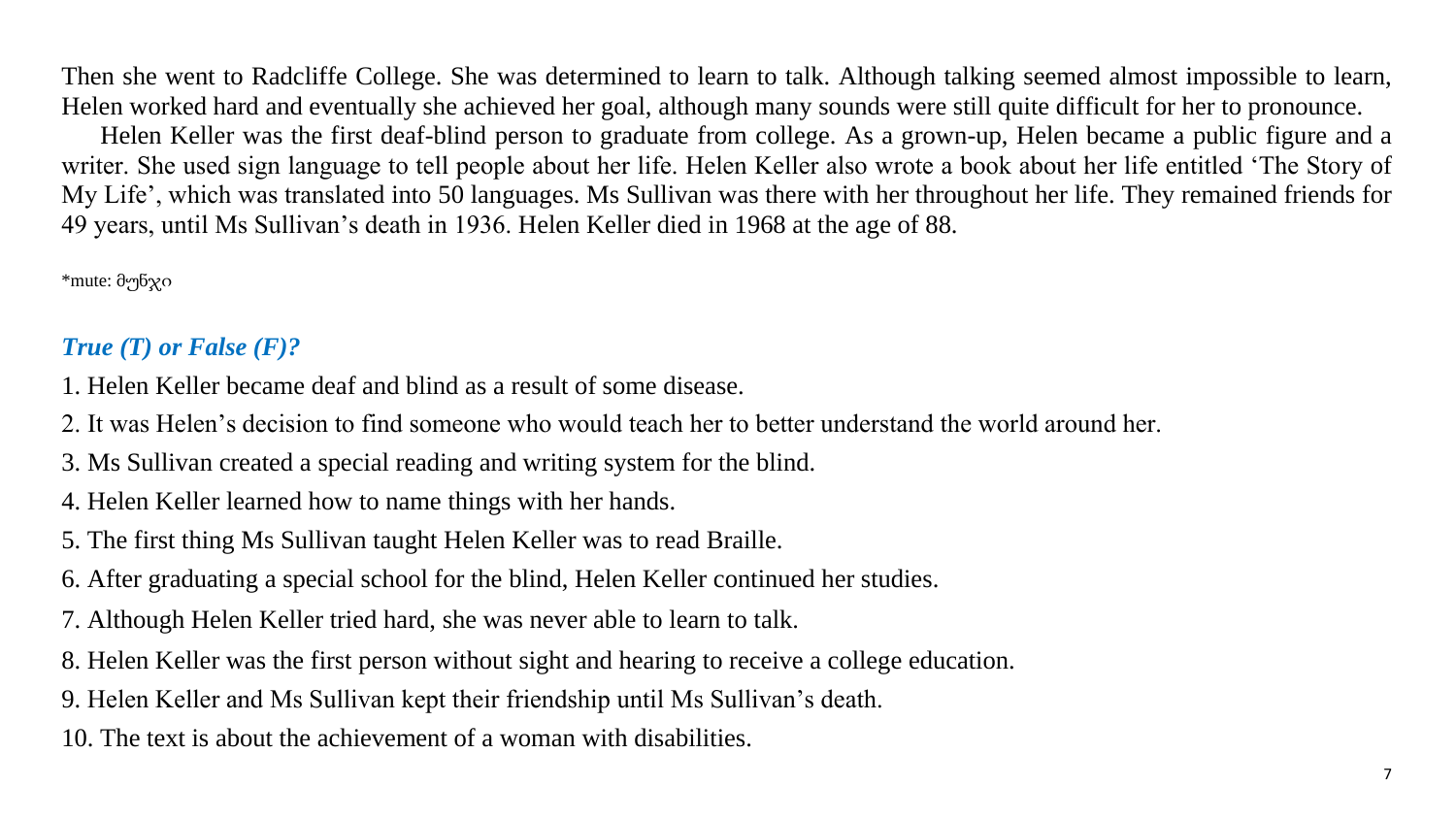**Task 3: Read the questions (1-8) and find the answers to them in the paragraphs (A-F) of the text. Some paragraphs correspond to more than one question.**  (8 points)

# *Which paragraph*

1. mentions that Eskimos have good health?

- 2. describes the duties of Eskimo men and women?
- 3. gives the information about different types of houses?
- 4. states that Eskimos are skillful in art?
- 5. explains why Eskimos are called snow people?
- 6. states that Eskimo men and women wear similar clothes?
- 7. could have the title: 'Another name for a snow house'?
- 8. could have the title: 'Lifestyle and religion'?

## **Who are Eskimo people?**

**A.** Eskimos, who live in North America and eastern part of Siberia in Russia, are a unique group of people. As soon as we hear the word 'Eskimos', an image of a man, woman, or child wearing animal fur covering them from head to toe, appears in front of us. Eskimos are referred to as snow people because they live in a land covered with snow. While we live in the modern world with growing technology, Eskimos still live in a native way.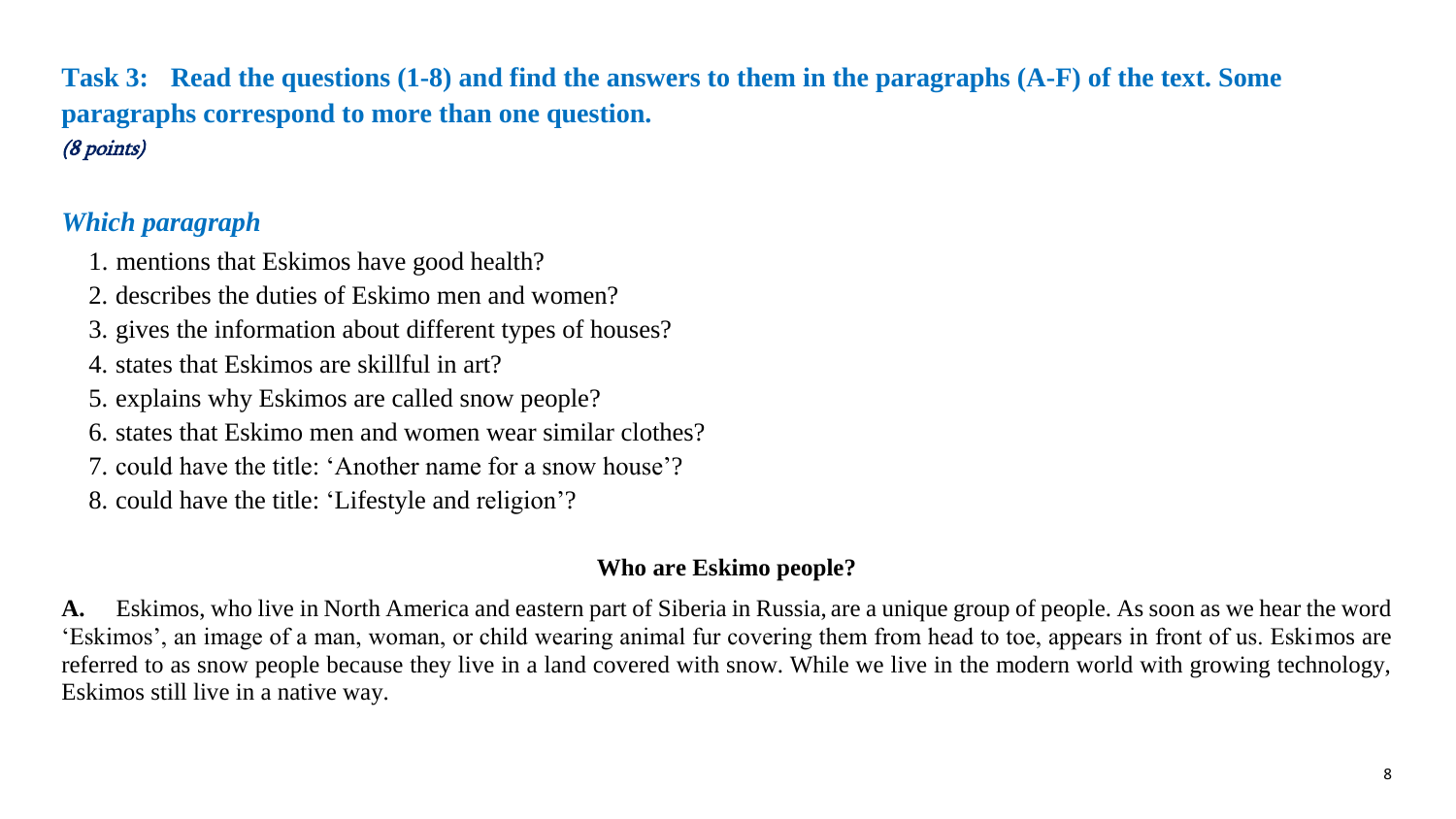**B.** Many people believe that Eskimos live in an Igloo - a unique style of house constructed with snow. This idea is partially true. The snow house is certainly referred to as an Igloo. However, Eskimos do not live in the Igloos forever. Igloos are temporary winter houses, which provide shelter to Eskimos during their hunting trips. Permanent Eskimo houses are constructed in the same style as Igloos, but they are made of wood and the skin and bone of sea animals. In addition, during the very short summer days, Eskimos live in houses made of animal skin alone.

**C.** Eskimos live in a cold environment, mostly near the oceans. For this reason, fish is central to their diet, but they also eat the meat of animals. Because of the severe climate, it is impossible to grow any fruit or vegetables. They eat raw fish as well as cooked meat. Vegetarians would probably find it very difficult to survive in the places where Eskimos live. Most specialists agree that eating a lot of meat is unhealthy. Surprisingly, Eskimos, who almost completely rely on meat, remain one of the healthiest groups of people in the world.

**D.** Eskimos strictly follow their ancestors' habits. They live in groups and respect the group leader. They have great respect for women. They work together to survive in freezing weather conditions. Men are responsible for food and shelter, while women make clothes and cook food. Ancient Eskimos were called Shamans. It was believed that Shamans were experts in curing diseases and had supernatural powers. As for religion, only about 10% of the Eskimo population follow their original religion, while others follow Christianity.

**E.** Eskimos wear clothing made from skins of animals. Since the climate is always too cold, there is no difference in clothing among people of different sexes and ages. They wear shoes made of sealskin, which is a waterproof material. Their fur clothing, which looks like a long overcoat, is made from polar bear or fox. Seal gut\* or fat of other sea animals is used to make waterproof jackets. An Eskimo mother carries her baby in a pouch, which is a big pocket in her coat.

**F.** Eskimos are very creative people. They create amazing pieces of art such as miniature boats and animals. They masterfully use animal skins in a number of ways to create handmade crafts, such as masks and fancy clothing out of animal fur. In the past, masks among Eskimo people served a variety of functions. Masks were made out of wood, animal skins, bones and feathers, which were often painted in bright colours. Today many museums display good examples of miniature masks from an early [Paleo-Eskimo](https://en.wikipedia.org/wiki/Paleo-Eskimo) period.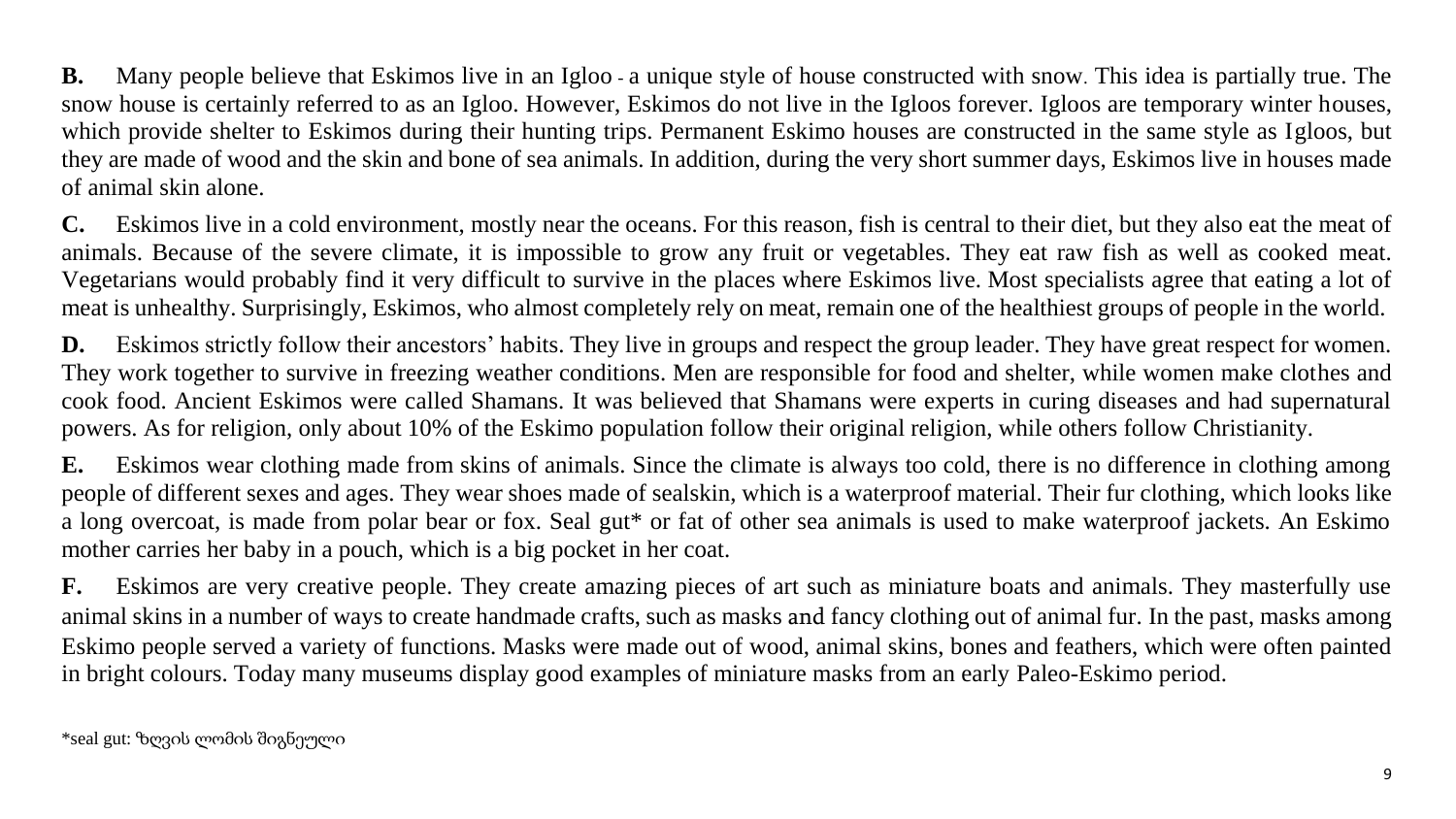## **Task 4: Read the text and the questions which follow. For each question mark the correct answer (A, B, C or D).** (8 points)

<span id="page-10-0"></span>*This is a true story about Izabella Rossellini, an Italian actress and model.*

Isabella Rossellini, an Italian actress, filmmaker and model was born in 1952 in Rome. She is the daughter of two legends: three-time Oscar-winning Swedish actress Ingrid Bergman and an Italian neorealist film director Roberto Rossellini. She was the third wife of Martin Scorsese, one of the most significant Oscar-winning filmmakers in cinematic history. Isabella Rossellini is mostly known for her successful career as a [Lancôme](https://en.wikipedia.org/wiki/Lanc%C3%B4me) model and for her roles in films. She received a [Golden Globe Award](https://en.wikipedia.org/wiki/Golden_Globe_Award) nomination in 1996.

Rossellini's modelling career began at the age of 28 when she was first photographed for the British [and American magazine](https://en.wikipedia.org/wiki/Vogue_(magazine))  [Vogue.](https://en.wikipedia.org/wiki/Vogue_(magazine)) Her image soon appeared on the covers of such popular fashion magazines as [Harper's Bazaar,](https://en.wikipedia.org/wiki/Harper%27s_Bazaar) [Vanity Fair](https://en.wikipedia.org/wiki/Vanity_Fair_(magazine)) and [ELLE.](https://en.wikipedia.org/wiki/ELLE) At the beginning of the 1980s, Rossellini was at the peak of her modelling career. She was representing [Lancôme](https://en.wikipedia.org/wiki/Lanc%C3%B4me) on three continents - Europe, America and Asia - and this made her name known internationally. In 1983 Time magazine reported that Rossellini's modelling salary was 9,000 US dollars a day! In 1988 an exhibition of her photographs, called 'Portrait of a Woman', was held at the Musée d'Art Moderne in Paris. Then, in 1994, with one phone call, her career as a model ended: Rossellini recalls: '… I think one of the things that is most surprising that happened to me is that after being the model for a French cosmetic company called [Lancôme](https://en.wikipedia.org/wiki/Lanc%C3%B4me) for 15 years, I was asked to leave it at 42, because they said to me: 'Advertisements represent dreams of young women, not the reality. So, you cannot be representing that dream any more'.

Something more surprising was going to happen to Rossellini 23 years later, when she was 65 years old. On a Scandinavian talk show in 2017, she told her story: 'I was very surprised when I received a call that [Lancôme](https://en.wikipedia.org/wiki/Lanc%C3%B4me) wanted to hire me again! They let me go at 42 because they told me I was too old to represent women's dreams. 23 years later, which is quite a long period, I hadn't got any younger; I was older. And still they wanted to hire me again. So, probably, women's dreams changed, didn't they?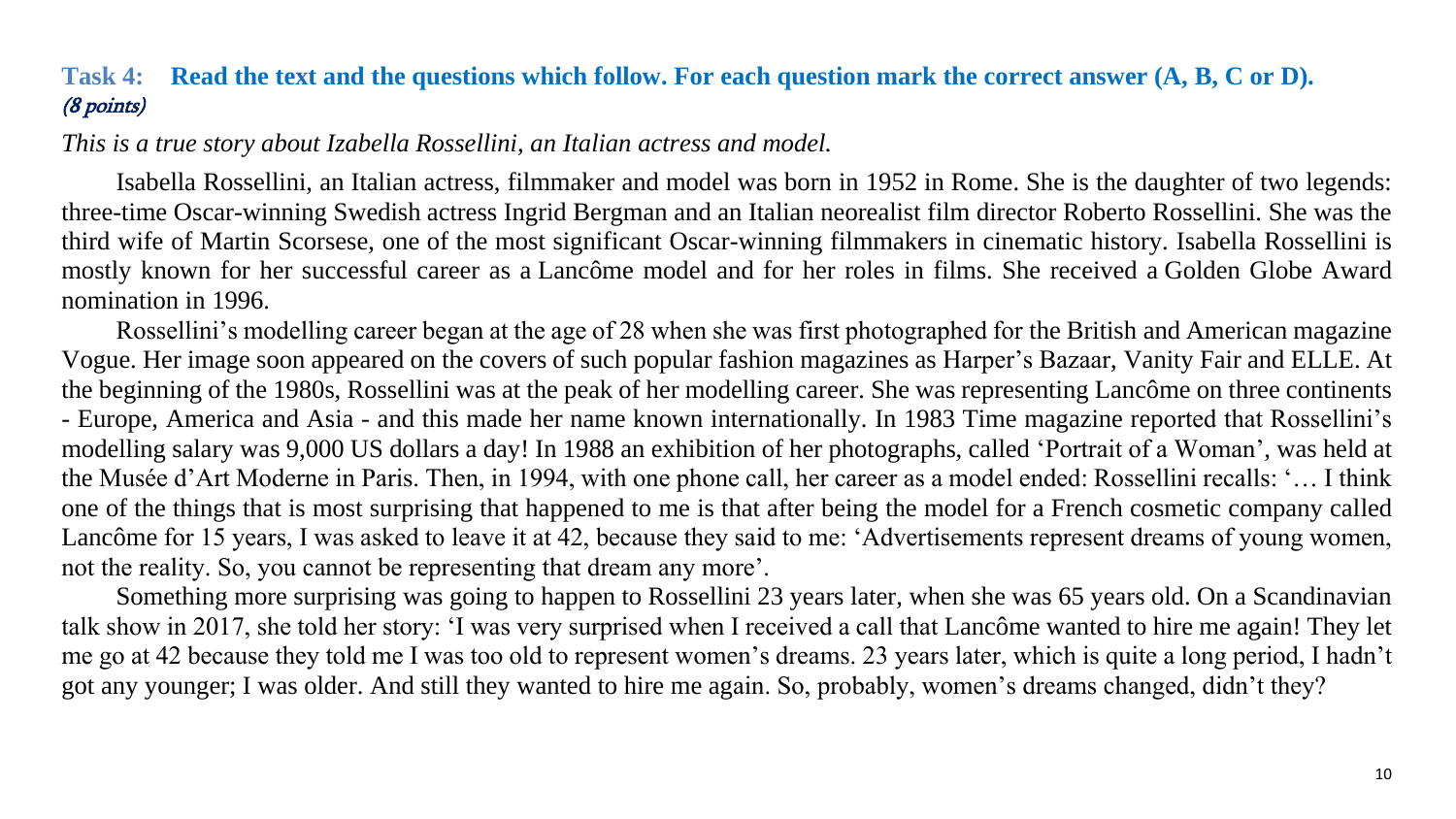So, I said: 'Well, let's meet in person.' I thought maybe in their fantasy I had remained 20 years younger and as good looking as before! So, I wanted them to see me first. But they still insisted: 'No, we want you!' And I said 'You want me? At this age?' And there was a female CEO\*, Francoise Lehmann, and I think that made a big difference to [Lancôme](https://en.wikipedia.org/wiki/Lanc%C3%B4me) in general. Later when I first met her, and after I'd been hired by the company, she said to me that older women felt ignored and rejected, and they really wanted to include women of all ages - young and old.' Izabella Rossellini loves what she is doing. 'There's nothing wrong with modelling, except that it doesn't last… I had the stereotype most people have, that it's stupid, but it wasn't stupid at all! I loved spending time with people who are so inventive, so artistic and so intelligent - you are interpreting what they are trying to express,' says Rossellini.

\*CEO (Chief Executive Officer): კომპანიის აღმასრულებელი დირექტორი

შეკითხვაზე გადასვლა **[1,2](#page-12-0) [3,4](#page-13-0) [5,6](#page-14-0)** [7,8](#page-14-1)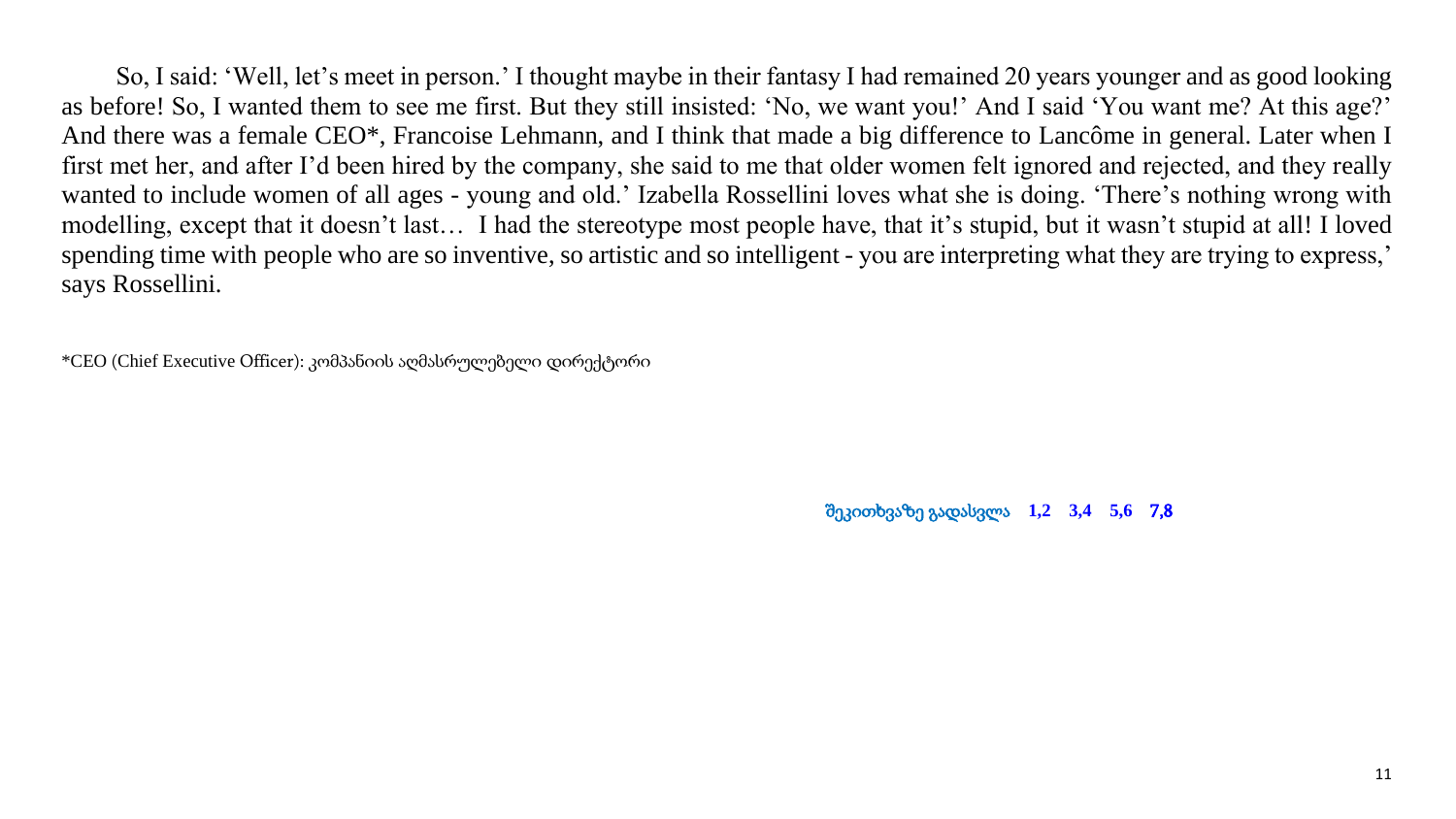## <span id="page-12-0"></span>**1. This is the story of a woman who**

- A. had a long break in her career.
- B. has the job she does not enjoy.
- C. started her modelling career when she was 42.
- D. has a less known family background.

## **2. The starting point of Rossellini's modelling career was when**

- A. her photos appeared in ELLE magazine.
- B. her photos appeared in Vogue.
- C. she started to represent [Lancôme](https://en.wikipedia.org/wiki/Lanc%C3%B4me) outside Europe.
- D. an exhibition of her photos was held in Paris.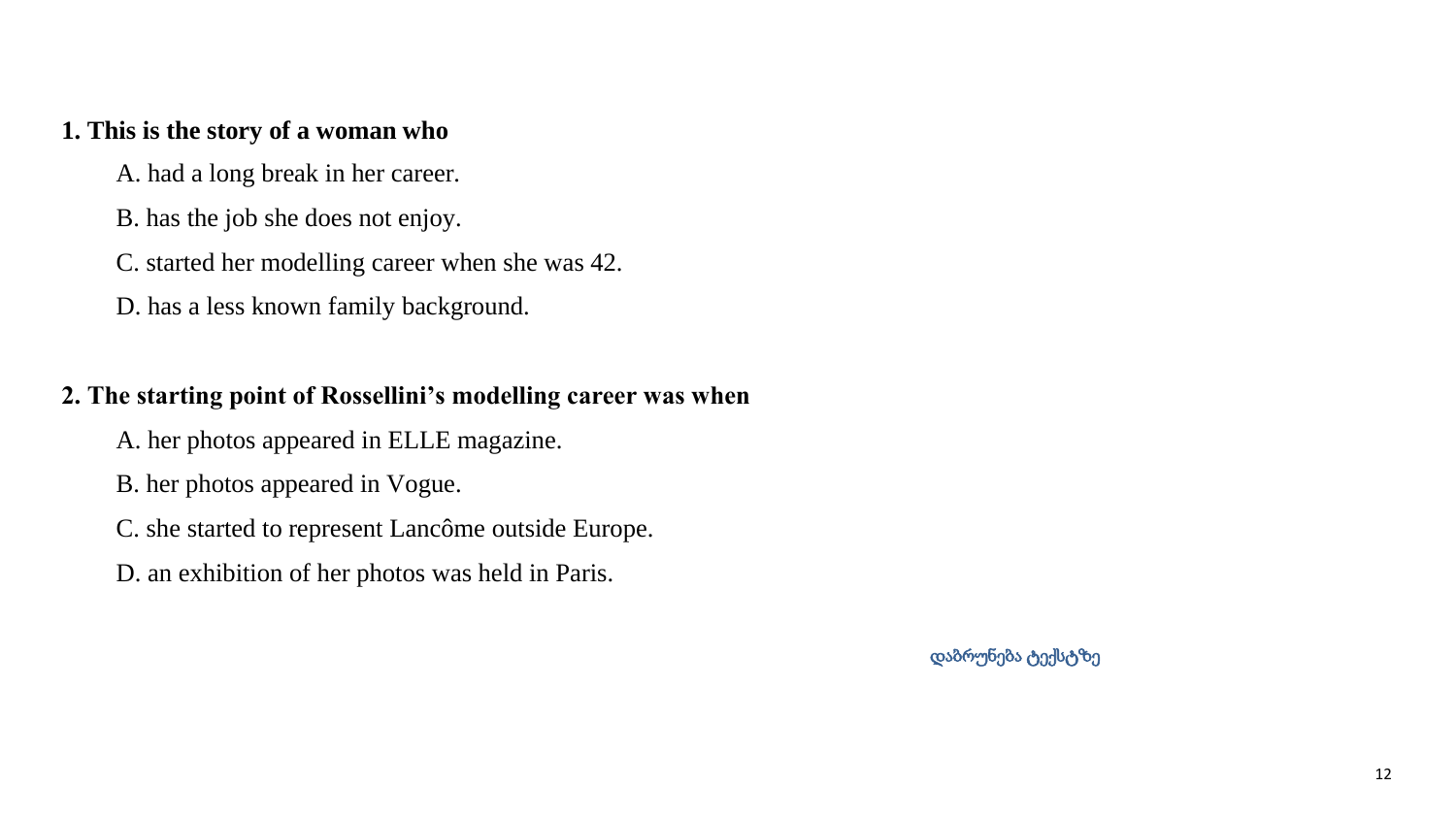## <span id="page-13-0"></span>**3. Why did Rossellini have to leave [Lancôme](https://en.wikipedia.org/wiki/Lanc%C3%B4me) in 1994?**

- A. She thought a 15-year experience was enough for her.
- B. She thought she was too old to be a model.
- C. The company thought advertisements should represent reality.
- D. The company thought she wasn't representing young women's dreams.

## **4. How did Rossellini feel when she realised that [Lancôme](https://en.wikipedia.org/wiki/Lanc%C3%B4me) wanted to hire her again?**

- A. Grateful.
- B. Indifferent.
- C. Proud.
- D. Astonished.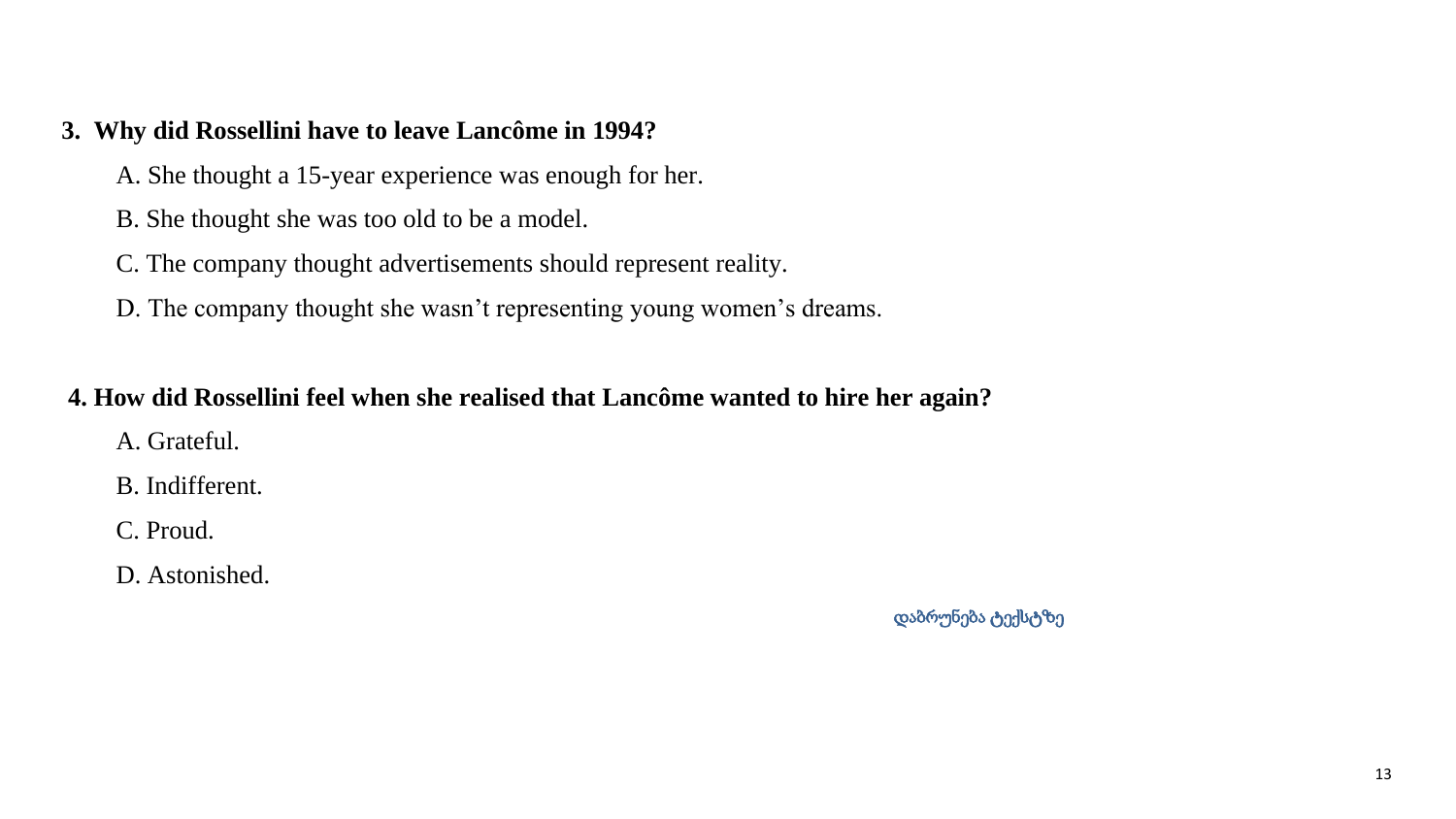## <span id="page-14-0"></span>**5. What do we learn about Francoise Lehmann from the text?**

A. She brought a big change to [Lancôme.](https://en.wikipedia.org/wiki/Lanc%C3%B4me)

- B. She wanted [Lancôme](https://en.wikipedia.org/wiki/Lanc%C3%B4me) to hire young models only.
- C. She was the CEO when Rossellini started her career.
- D. She is the woman who met Rossellini in person before hiring her.

# **6. In 2017 Lancôme asked Rossellini to work with them again because the company**

- A. considered her still beautiful.
- B. thought she still looked young.
- C. wanted to address the women of all ages.
- <span id="page-14-1"></span>D. wanted to address old generation only.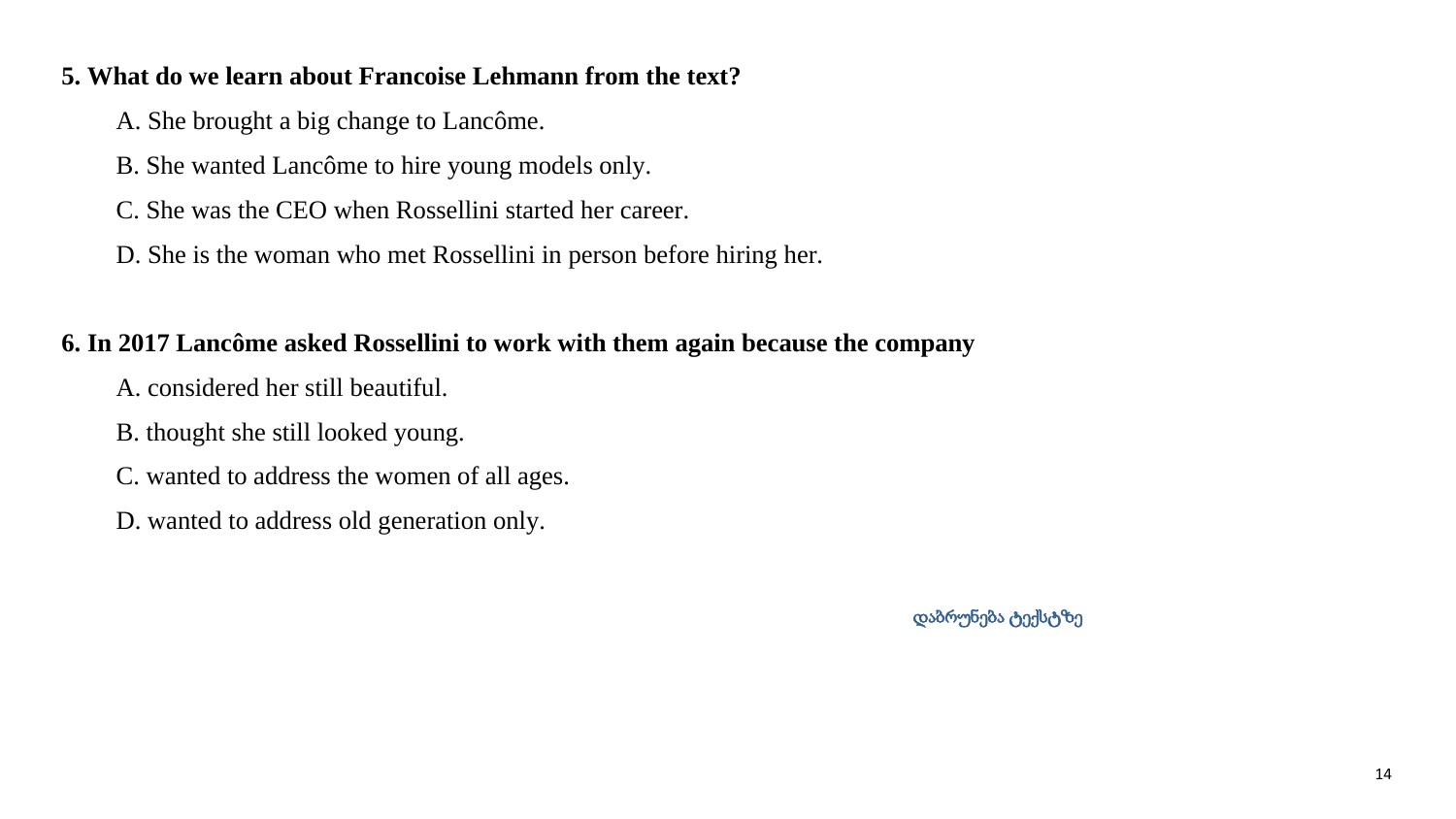## **7. According to the text, why did Rossellini enjoy being a model?**

A. She was paid well.

- B. She liked that modelling career was short.
- C. She loved working with creative people.
- D. She never had to interpret other people's ideas.

# **8. Which of the following would be the best title for this text?**

- A. Women's dreams and reality
- B. Ups and downs in the career of a model
- C. The ways to prolong a modelling career
- D. How parents influence their daughter's career.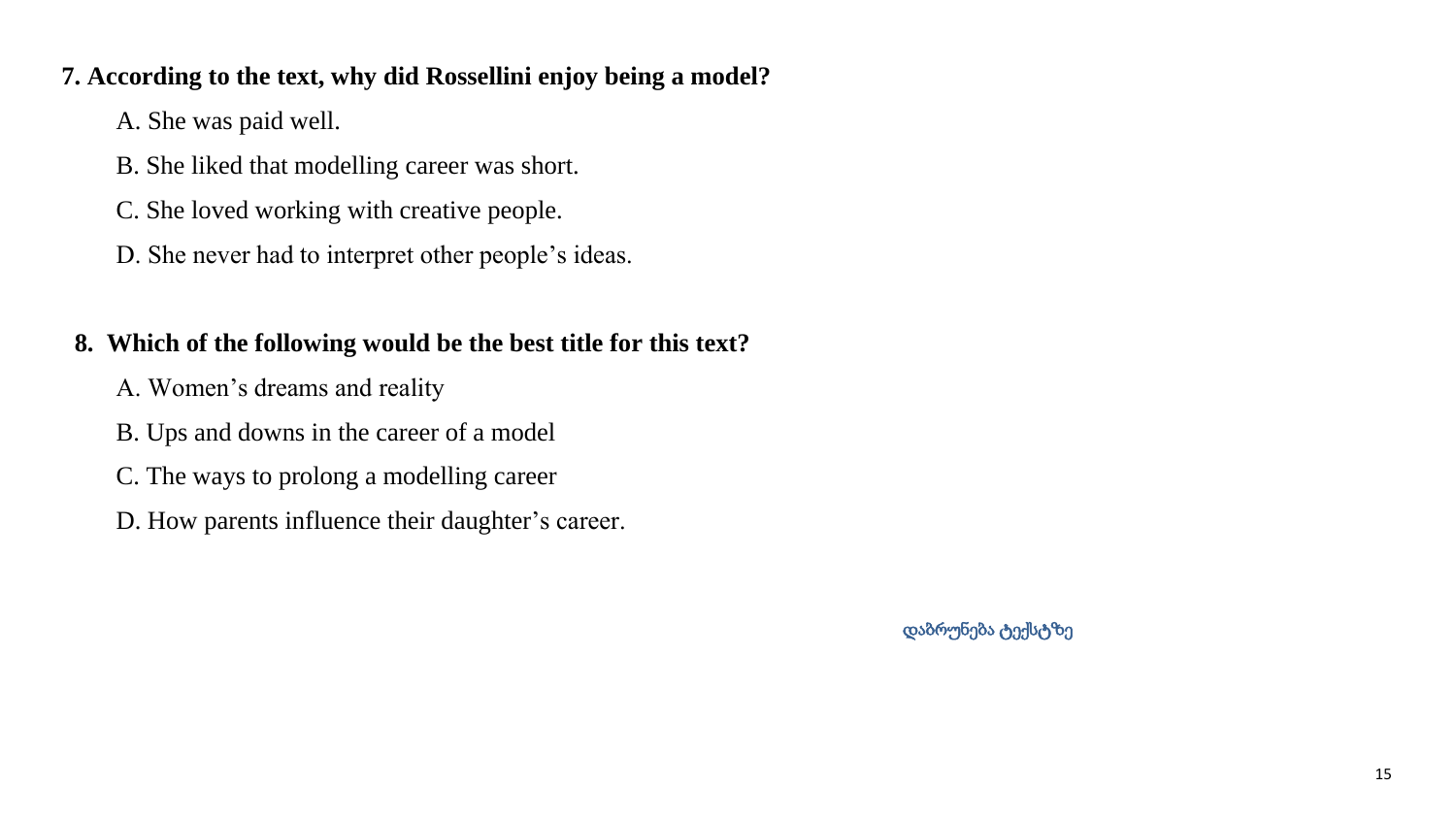**Task 5: Read the text and fill the gaps with the words given (A-N). Use each word only once. Two words are extra. Do not copy the extra words from the text on the answer sheet.** (12 points)

*army (A) became (B) buildings (C) greedy (D) happen (E) knows (F) lived (G)*

*mystery (H) natural (I) piece (J) purpose (K) sank (L) scientists (M) wrote (N)*

#### **The lost land**

 Most people have heard the story of the lost island of Atlantis. But is any part of the story true? Nobody ..... (1). The story of the lost island of Atlantis is based on a written document of the Greek writer Plato. In the 4th century BC the Greek writer Plato ..... (2) that Atlantis was an island in the Atlantic Ocean. The capital city of Atlantis was a marvel of architecture and engineering. According to him, the island's wealthy people designed many great ..... (3) and canals. At the centre of the island they built a beautiful golden temple. But the Atlanteans, the people who lived on the island of Atlantis, became ..... (4); they had everything, but they still wanted more. According to the story the gods ..... (5) angry and hit the island with earthquakes and great waves. Finally, the whole island ..... (6) into the water. Throughout history, explorers have reported that they have found Atlantis. In 2004 the explorer Robert Sarmast announced that some remaining parts of the island were found on an undersea mountain. However, Sarmast and other ..... (7) later found out that these findings were not man-made, they were ….. (8).

 Many people think Atlantis is simply a story. The ..... (9) of the story was to teach people about very bad things that ..... (10) to the world because of greediness. Richard Ellis wrote a book on Atlantis in 1999. He says, 'There is not a ..... (11) of serious evidence for a real Atlantis.' No one knows whether this island existed or not. Only one thing is certain - the ..... (12) of Atlantis will be with us for a long time.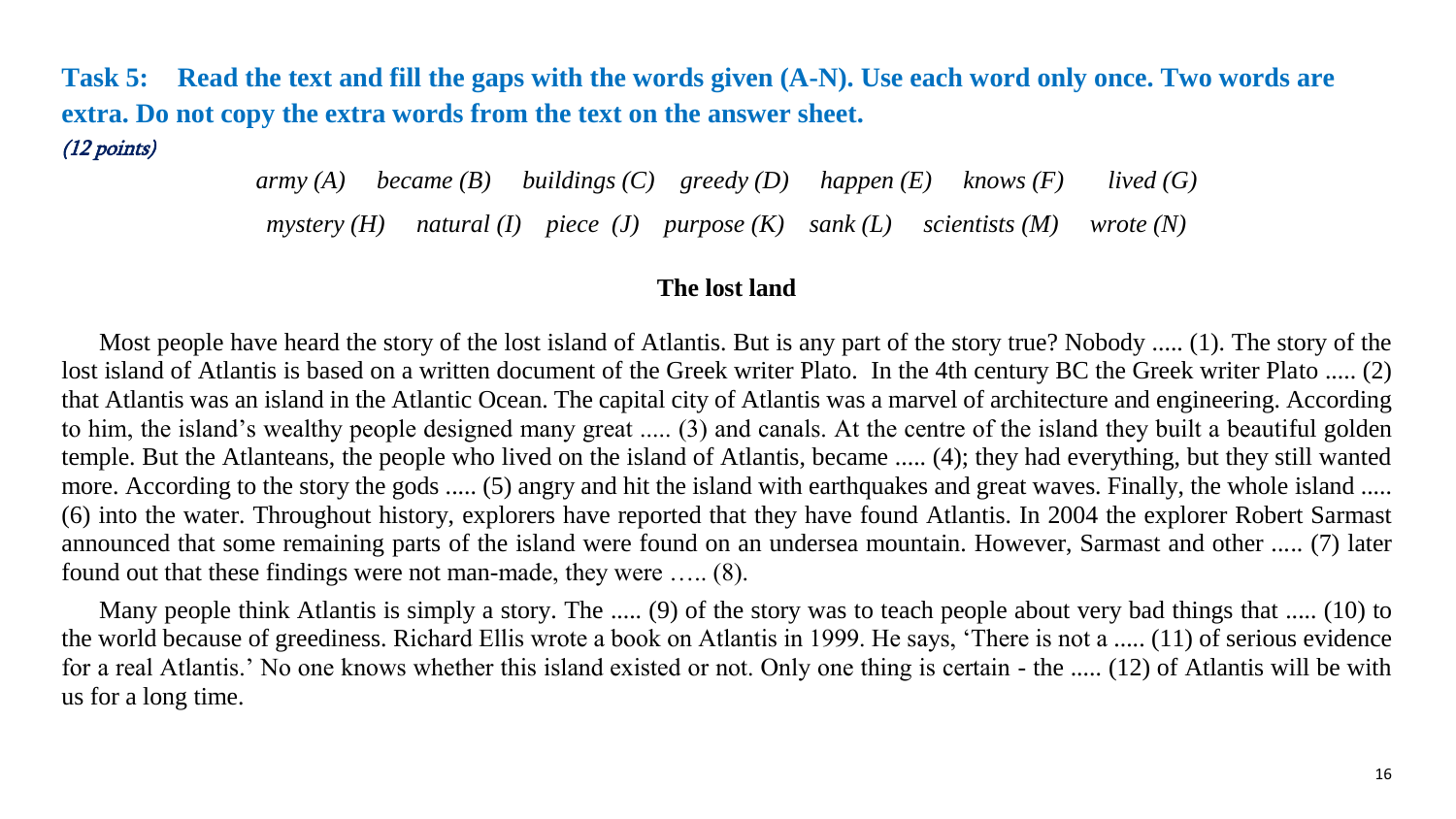**Task 6: Read the text and fill the gaps (1-10) with one of the following: article, preposition, conjunction or relative pronoun. Insert only ONE word. Do not copy the extra words from the text on the answer sheet.** (10 points)

## **Metropolitan Museum of Art**

 The Metropolitan Museum of Art is located in New York City and is among the most visited art museums….. (1) the world. The Metropolitan Museum of Art, which is also called the Met, is considered to be the largest art museum in the United States. It was founded in 1870 ….. (2) a group of American citizens – businessmen and financiers, as well as leading artists of the day who wanted to create a museum to bring art and education ….. (3) the American people.

 Although the collection of The Metropolitan Museum was quickly growing in the 19th century, the peak of its success was the 20th century ….. (4) the museum became one of the world's greatest art centers. Today its permanent collection contains over two million works ….. (5) are divided among seventeen departments. The Department of Greek and Roman Art displays thousands of objects, including one of the finest collections in glass and silver in the world. The widest collection of American art, sculpture .... (6) decorative arts in the world is exhibited in the American section of the museum. The art collection displayed in ….. (7) Egyptian section is the finest outside Cairo, Egypt. The Metropolitan Museum continues to improve and reorganise the collections in its exhibition halls. It regularly hosts special exhibitions, each time focusing ….. (8) the works of a single artist whose works The Metropolitan Museum borrows ….. (9) other museums. These exhibitions ….. (10) are organised by the museum authorities attract a lot of visitors to The Metropolitan Museum.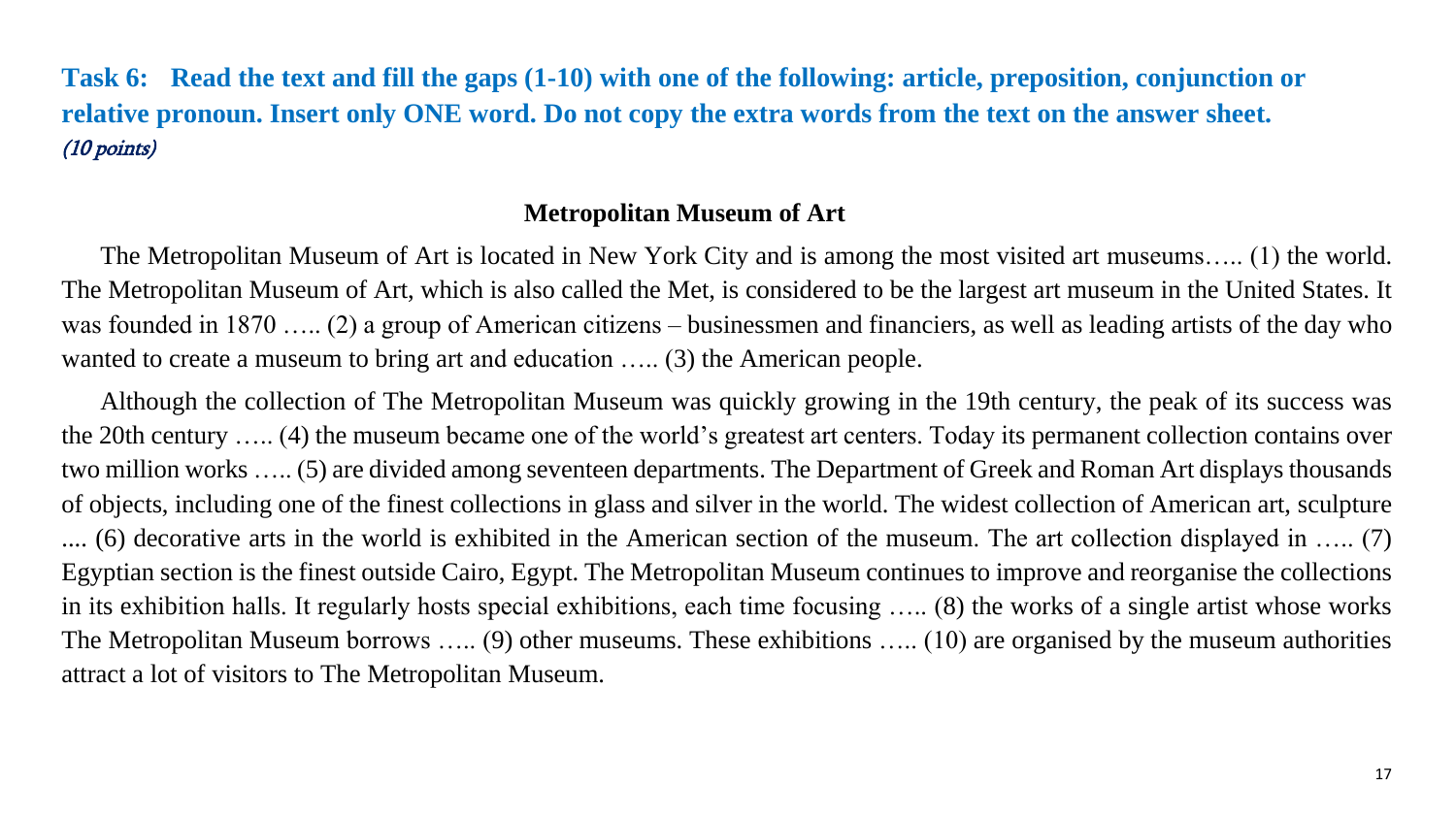**Task 7: The advertisement given below is taken from an online newspaper. Read the advertisement and write an email to the editor of the newspaper asking for more information about the details which are indicated. The beginning is given on the answer sheet. Do not write your or anybody else's name or surname in the letter.** (6 points)

> *Are you looking for a well-paid job? If so, read this advert carefully.* A well-established restaurant *Oda House* in New York City

is looking for an experienced assistant manager. The person should have **several years** of experience in working in leading Georgian restaurants abroad.

The person will assist the manager of the restaurant and will have **various responsibilities**. The working hours are flexible but working days are fixed - from Monday to Saturday. **The salary** is good. For more information, please contact us at *odahouse@com*

*What kind? How much?*

*How many?*